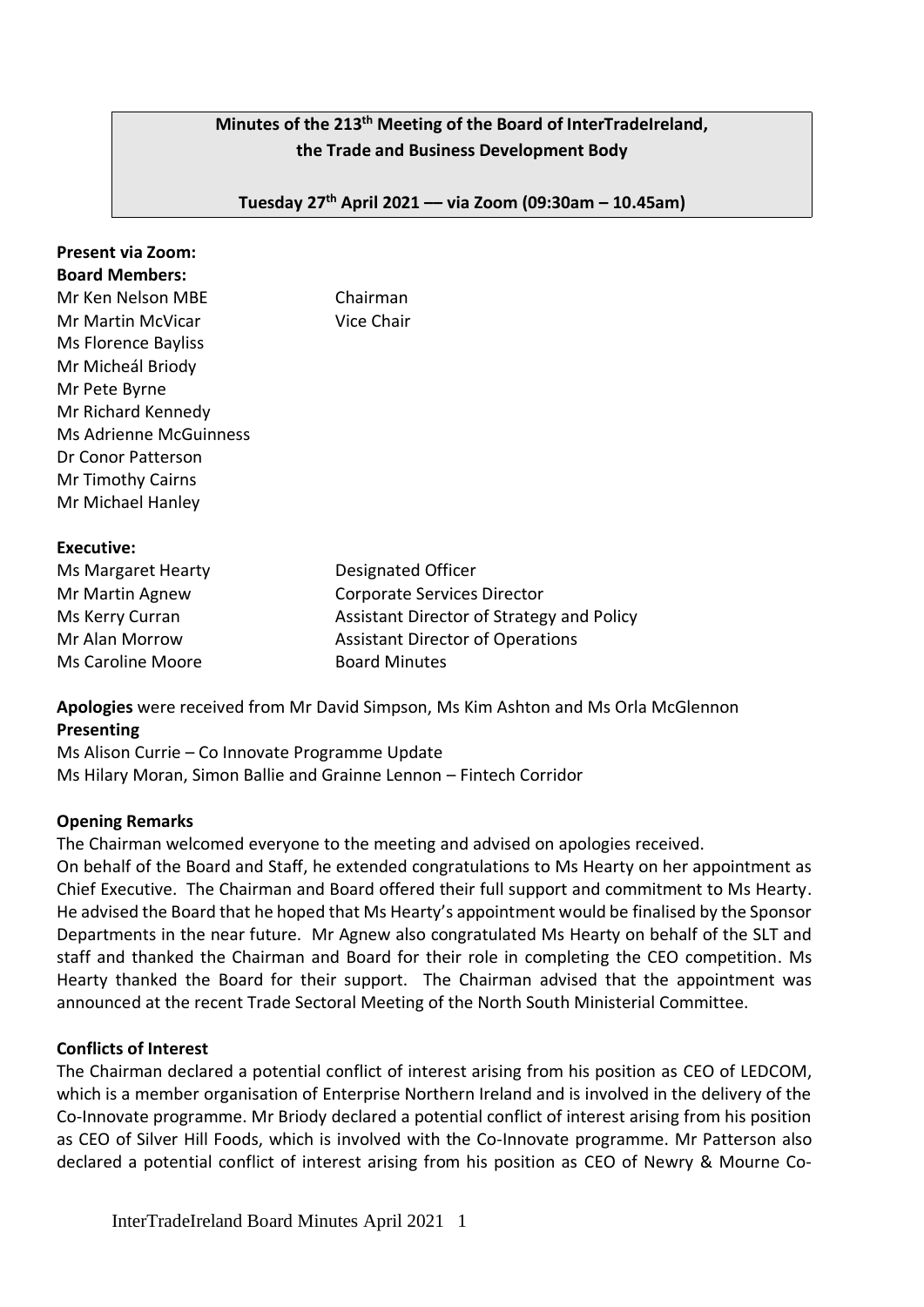operative & Enterprise Agency, and a Director of Enterprise NI Limited, a Delivery Partner in the Co-Innovate Programme.

Mr Kennedy, Director of Devenish (NI) Limited, declared a subsidiary company of Devenish (NI) Limited is a partner in a project funded by the Co-Innovate Programme. No other conflicts were declared.

#### 213.01 30<sup>th</sup> March 2021 Board Minutes

The minutes of the 30<sup>th</sup> March 2021 Board meeting were agreed as a true record of the meeting and were approved by the Board. These will be signed and authorised by the Chairman at a later date.

#### Matters Arising

The Chairman advised he had written to Mrs Spratt and Mr Gough.

A draft Terms of Reference (TOR) for ad hoc sub-committee meetings was presented and it was agreed that an initial Strategy sub-committee will be formed. The TOR was accepted.

#### Chairman's Business

The Chairman updated the Board on the positive engagement at the recent NSMC meeting and the strong endorsement of the proposal to increase the headcount of the Body. This will now be progressed in a Business Case, supported by both the Department of Enterprise, Trade and Employment (DETE), the Department for the Economy (DfE) and both Departments of Finance and presented at the next trade sectoral meeting later this year.

A list of priorities will be drawn up for the Strategy sub-committee and discussed with Board members.

A Board Survey regarding the dates, times of forthcoming board meetings took place, and there is no change at present to current arrangements. This will be reviewed when 'in person' meetings resume.

## 213.02 Designated Officer Report

Ms Hearty briefed the Board on the recent NSMC meeting. She reported that she advised Ministers on the Body's performance against Business Plan targets and how InterTradeIreland responded to COVID-19 and Brexit challenges. She advised that Minister Dodd has confirmed that DfE's Economic Recovery Action Plan (ERAP) was now fully funded. Ms Hearty had earlier attended a stakeholder engagement session on ERAP and advised ITI's role would complement the proposed workings of the plan.

Ms Hearty provided an update on current staff resources following the closing date for recent competitions. In terms of financial resources, DfE had provided a baseline budget, which remains the same as in 2016. ITI is hopeful that in year bids and the potential ERAP funding will provide further support. Mr Agnew echoed the concern with regard to the DfE baseline budget and the impact on future planning.

## 213.03 Audit and Risk Assurance Update Report

Mr Briody reported on the Audit and Risk Assurance committee meeting held on 30 March 2021. He advised that the draft 2020 Audit Strategy was presented by the NIAO representative and no significant audit risks were identified. The Internal Audit reviewed the Body's Covid-19 Support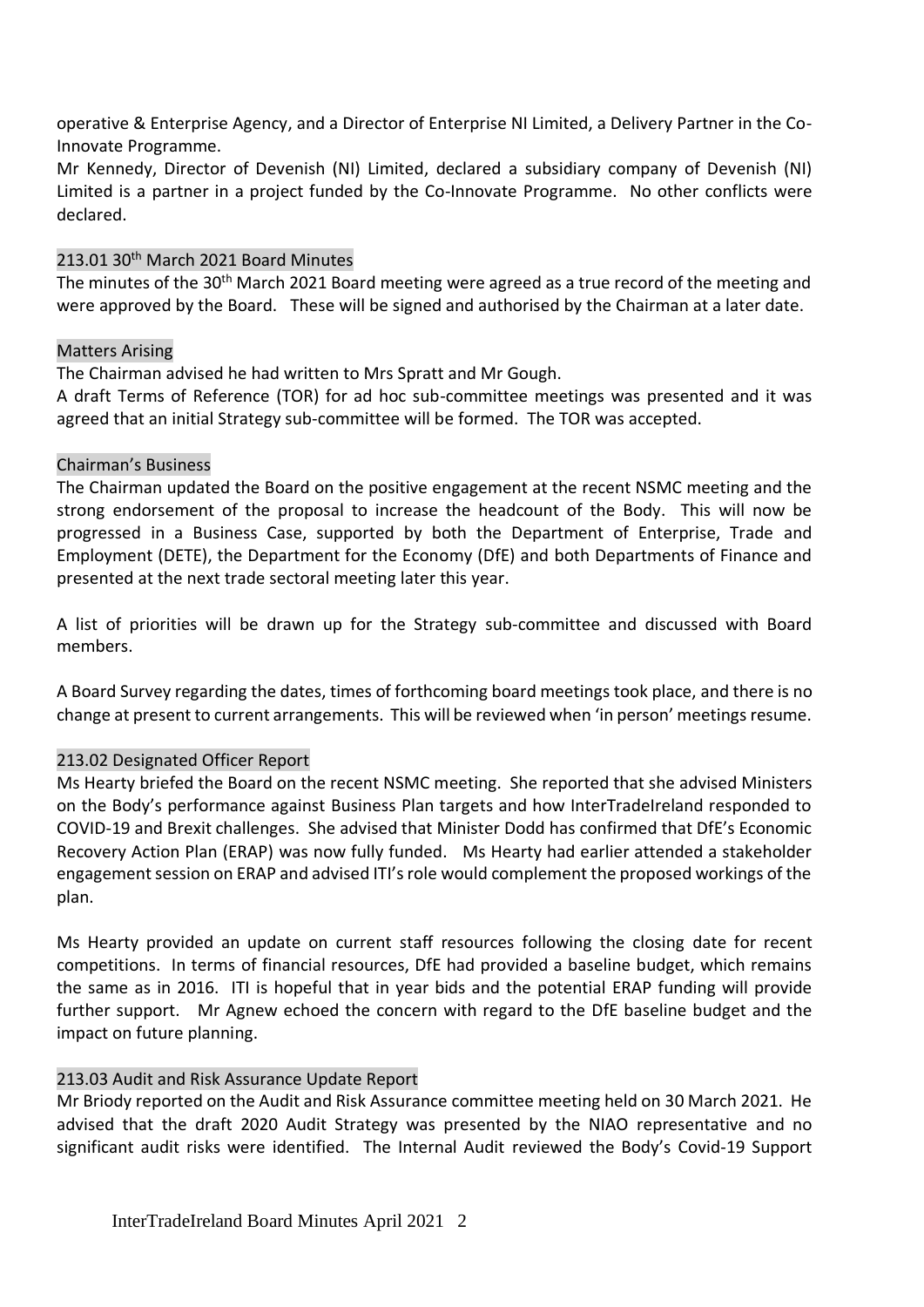programmes and considered the alignment of the programmes to the ITI strategy. The Corporate Risk register was reviewed and approved. The annual accounts are expected at the end of June 2021. The Board noted the Audit and Risk Assurance report. The Chairman thanked Mr Briody for his report.

# 213.04 Innovation Sub-committee Report

Ms McGuinness reported on the Innovation Sub-committee and commented that nine submissions were approved. One company was not approved.

The Innovation Sub-committee Report was noted. The Chairman thanked Ms McGuinness for her report.

# 213.05 Trade Sub-committee Report

Ms Bayliss reported on the Trade Sub-committee and commented that six submissions were approved.

The Trade Sub-committee Report was noted. The Chairman thanked Ms Bayliss for her report.

# 213.06 Operations Directorate Progress and Activity Report

Mr Morrow reported on operational activities. He advised there is still strong interest in the E-merge and EBS programmes with around 100 applications per month. The Brexit team are busy providing advice to companies and they are still receiving a high level of enquiries. Mr Morrow advised that uptake to the trade programmes has slowed down and that work is ongoing with other agencies to improve this. He also updated the Board on research around the Funding for Growth (FFG) programme and its future direction. ITI will be working alongside Enterprise Ireland in delivering interactive sessions around Seed Finance.

The Board noted the Operations Directorate Progress and Activity Reports and the Chairman thanked Mr Morrow for his report.

## 213.07 Co-Innovate Programme Update

Ms Currie joined the meeting and provided an update on the Co-Innovate Programme advising on progress to date. Strand 1 has successfully achieved its targets to date. Strand 2 is delivering at a slower rate in recent months primarily due to Covid-19. Targets are being met on Strands 3, 4 and 5 with Strand 4 remaining the priority focus.

The Board noted the Co-Innovate update and the Chairman thanked Ms Currie for her update.

# 213.08 The Fintech Corridor Presentation

Ms Hilary Moran Cluster Manager, Mr Simon Ballie, Chair and Ms Gráinne Lennon joined the Board to present on the Fintech Corridor cluster. They sought a steer from the Board on the next phase of funding for the programme, feedback on proposed activities and on additional outputs and impacts. They are considering a new Fintech Academy as an area, which could be explored further. The presentation was welcomed by the Board and will be considered under the new Strategy Subcommittee.

The Board thanked Ms Moran, Mr Ballie and Ms Lennon for their presentation.

## 213.09 Governance and Financial Matters Report

Mr Agnew provided an update on the Governance and Financial Matters Report with the standing item on Covid-19. He updated on the External Audit and Internal Audit.